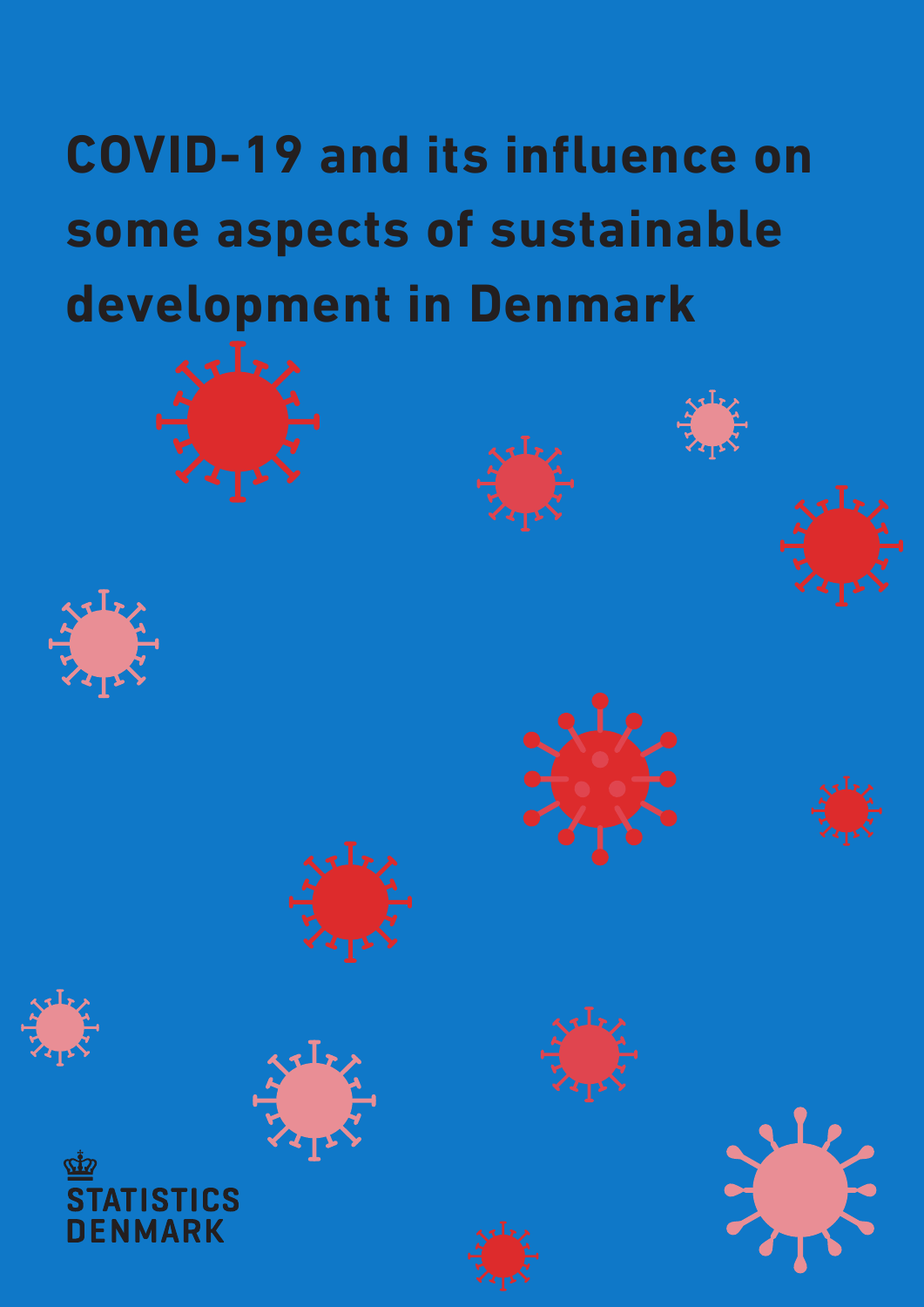## **COVID-19 and its influence on some aspects of sustainable development in Denmark**

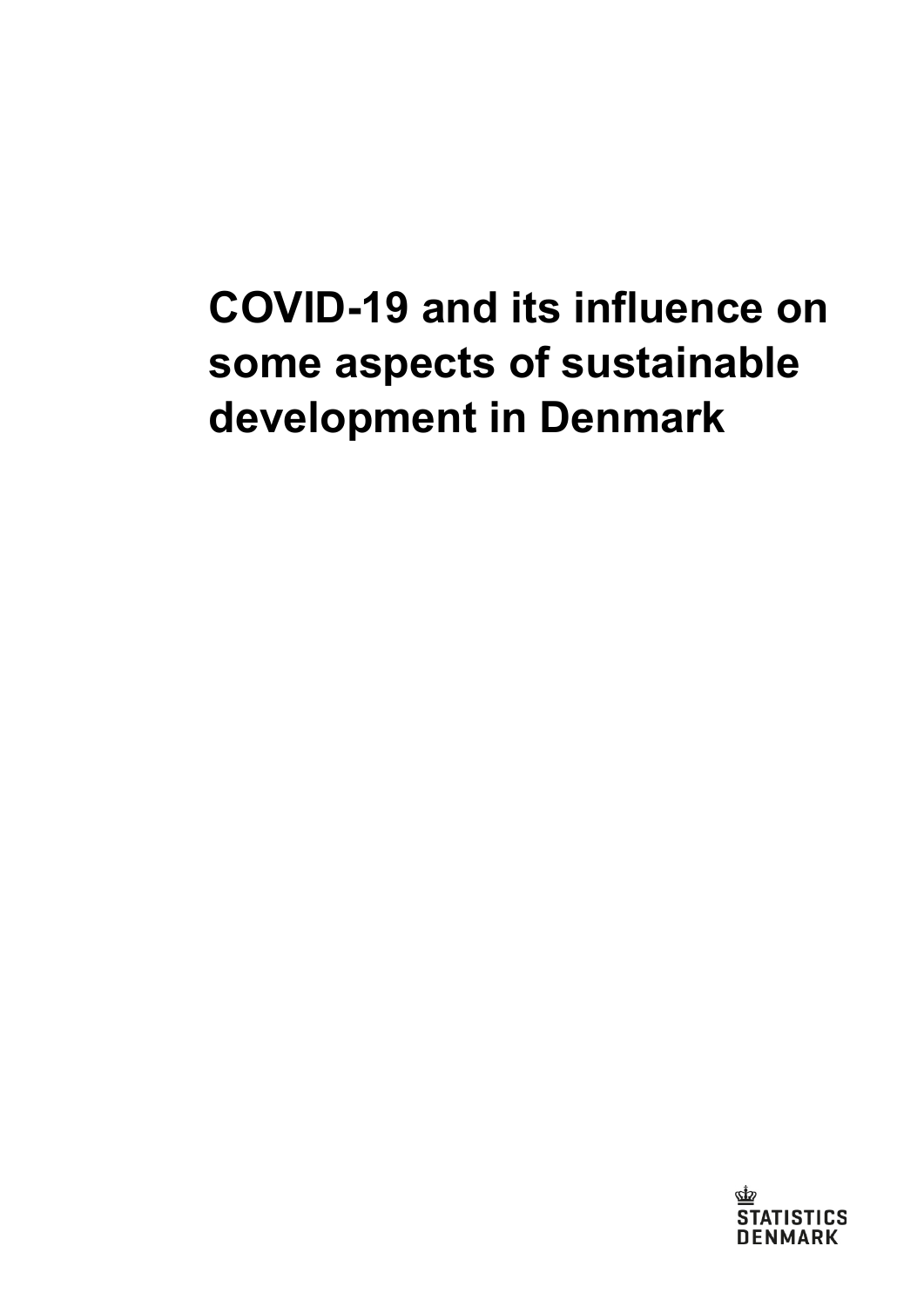#### **Covid-19 and sustainable development in Denmark**

- Statistical annex to the Voluntary National Review for Denmark Published by Statistics Denmark July 2021 Cover graphics: UN and Statistics Denmark

#### **Address:**

Statistics Denmark Sejrøgade 11 DK-2100 Copenhagen Ø

Phone: +45 39 17 39 17 E-mail: [dst@dst.dk](mailto:dst@dst.dk) [www.dst.dk](http://www.dst.dk/)

#### **Symbols:**

- » Repetition
- Nil
- $\begin{bmatrix} 0 \ 0,0 \end{bmatrix}$  Less than half the final digit shown
- Not applicable
- . . Available information not conclusive
- ... Data not available
- Provisional or estimated figures
- Break in a series, which means that data above the line are not fully comparable with data below the line
- 
- // Break in a series (in diagrams)<br>i.sk. Not seasonally adiusted Not seasonally adjusted
- sk. Seasonally adjusted
- r Revised figures

Due to rounding, the figures given for individual items do not necessarily add up to the corresponding totals shown.

#### **© Statistics Denmark 2021**

All rights reserved.

You are welcome to quote from this publication with an indication of this publication as source in accordance with good practice.

Copying for private use is allowed. Any other full or partial reproduction or circulation is not allowed without prior written consent from Statistics Denmark. You are welcome to contact us if you are in doubt.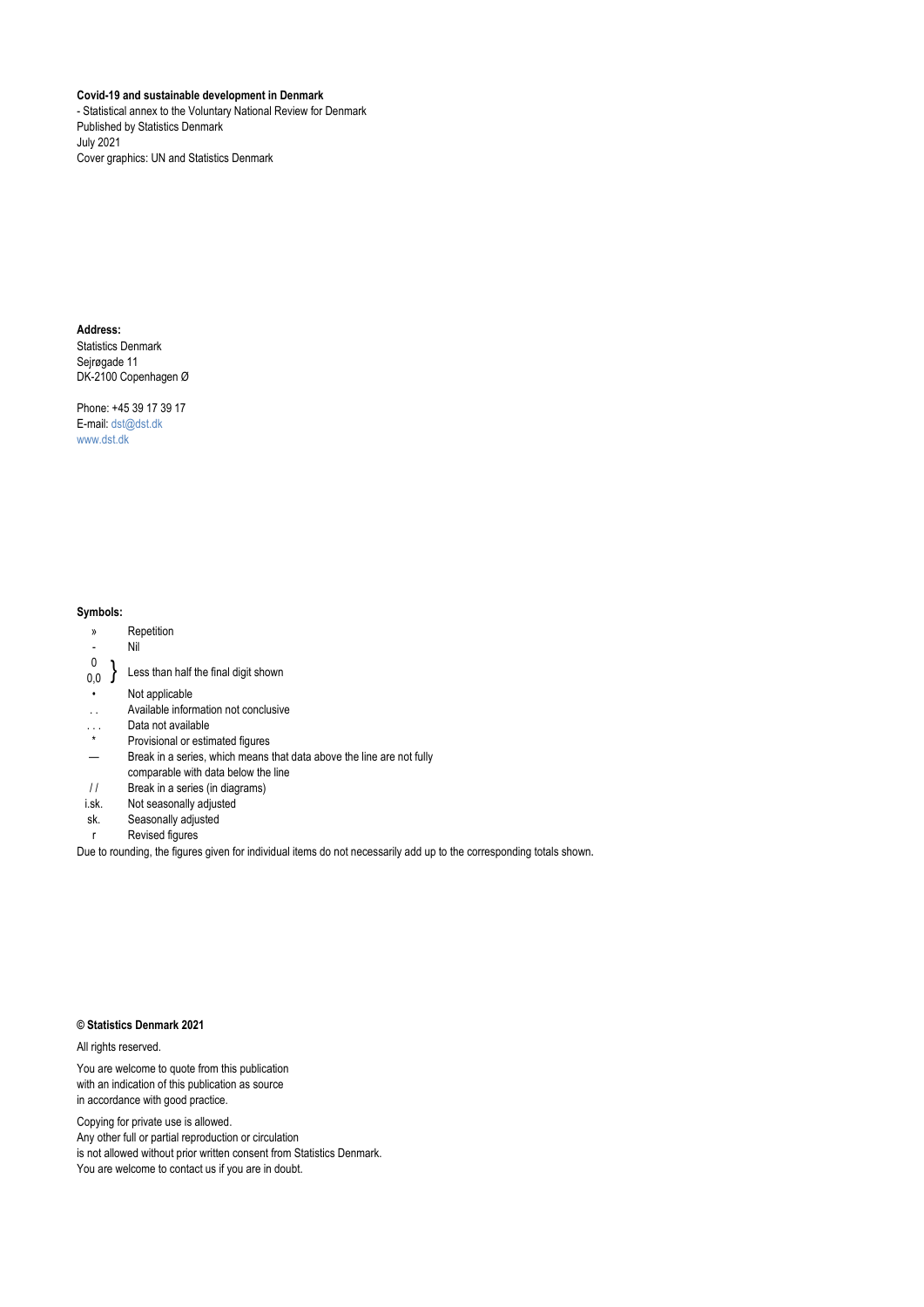## <span id="page-3-0"></span>**Preface**

COVID-19 has influenced our societies in many unexpected ways. As statisticians, we are constantly trying to capture the effects of the pandemic both on a national and on a global scale. In this task, we are facing various challenges, data availability being one of the most prominent. Here, statistics building on new data sources and methods can provide more timely indicators for economic and social trends during COVID-19 than usual publications. In Statistics Denmark, we call this type of statistics experimental statistics, because sources, methods and documentation may deviate from the standard and develop along the way.

The COVID-19 situation is currently creating a substantial demand for real-time data to illustrate its impact on society. Experimental statistics are not part of the official production of statistics but can be very valuable nevertheless, when you want a timely, innovative and reliable trend of development.

This publication uses experimental statistics to illustrate how and to what extent the Danish follow-up on sustainability has been influenced by the pandemic. To this aim, we have decided to focus on four themes: mortality, economic relief packages, poverty, and CO2 emissions. With the present publication, we aim to show a current snapshot picture of the situation and, as time progresses, develop statistical tools in order to improve the information on the pandemic and its influence on Danish society.

Statistics Denmark, July 2021

Birgitte Anker, National Statistician

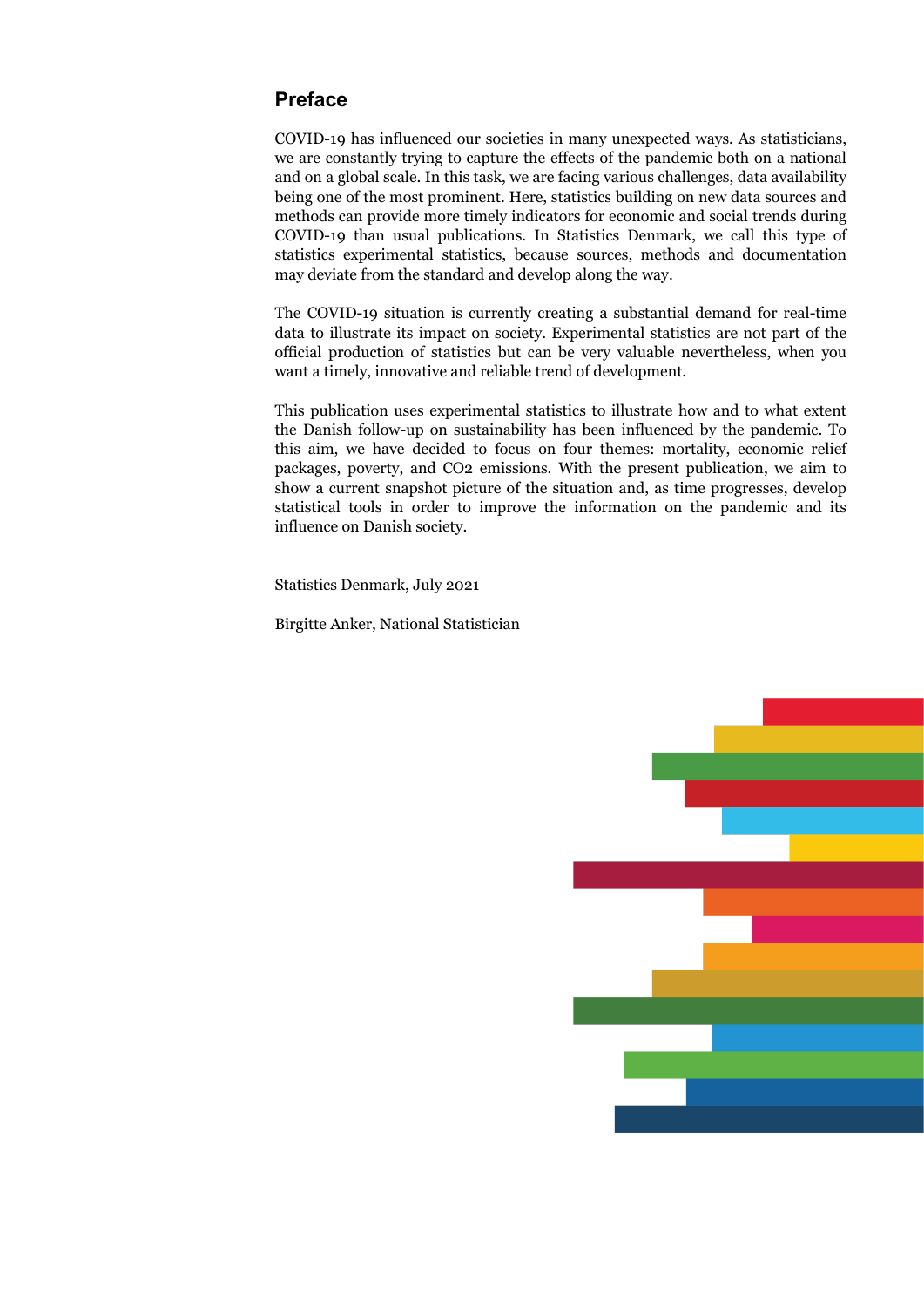## <span id="page-4-0"></span>**Contents**

| 1.                                                                        |  |  |  |  |  |
|---------------------------------------------------------------------------|--|--|--|--|--|
| 2.                                                                        |  |  |  |  |  |
| <b>COVID-19 AND SELECTED AREAS OF SUSTAINABLE DEVELOPMENT 6</b><br>3.     |  |  |  |  |  |
|                                                                           |  |  |  |  |  |
| 3.1.1 General description of the topic and the underlying figures         |  |  |  |  |  |
| 3.1.2 Situation/development in figures before the outbreak of COVID-19 6  |  |  |  |  |  |
|                                                                           |  |  |  |  |  |
|                                                                           |  |  |  |  |  |
|                                                                           |  |  |  |  |  |
| 3.2.1 General description of the topic and the underlying figures         |  |  |  |  |  |
| 3.2.2 Situation/development in figures before the outbreak of COVID-19 9  |  |  |  |  |  |
|                                                                           |  |  |  |  |  |
|                                                                           |  |  |  |  |  |
|                                                                           |  |  |  |  |  |
| 3.3.1. General description of the topic and the underlying figures 12     |  |  |  |  |  |
| 3.3.2. Situation/development in figures before the outbreak of COVID-1914 |  |  |  |  |  |
|                                                                           |  |  |  |  |  |
|                                                                           |  |  |  |  |  |
|                                                                           |  |  |  |  |  |
| 3.4.1 General description of the topic and the underlying figures 15      |  |  |  |  |  |
| 3.4.2 Situation/development in figures before the outbreak of COVID19  16 |  |  |  |  |  |
|                                                                           |  |  |  |  |  |
|                                                                           |  |  |  |  |  |
|                                                                           |  |  |  |  |  |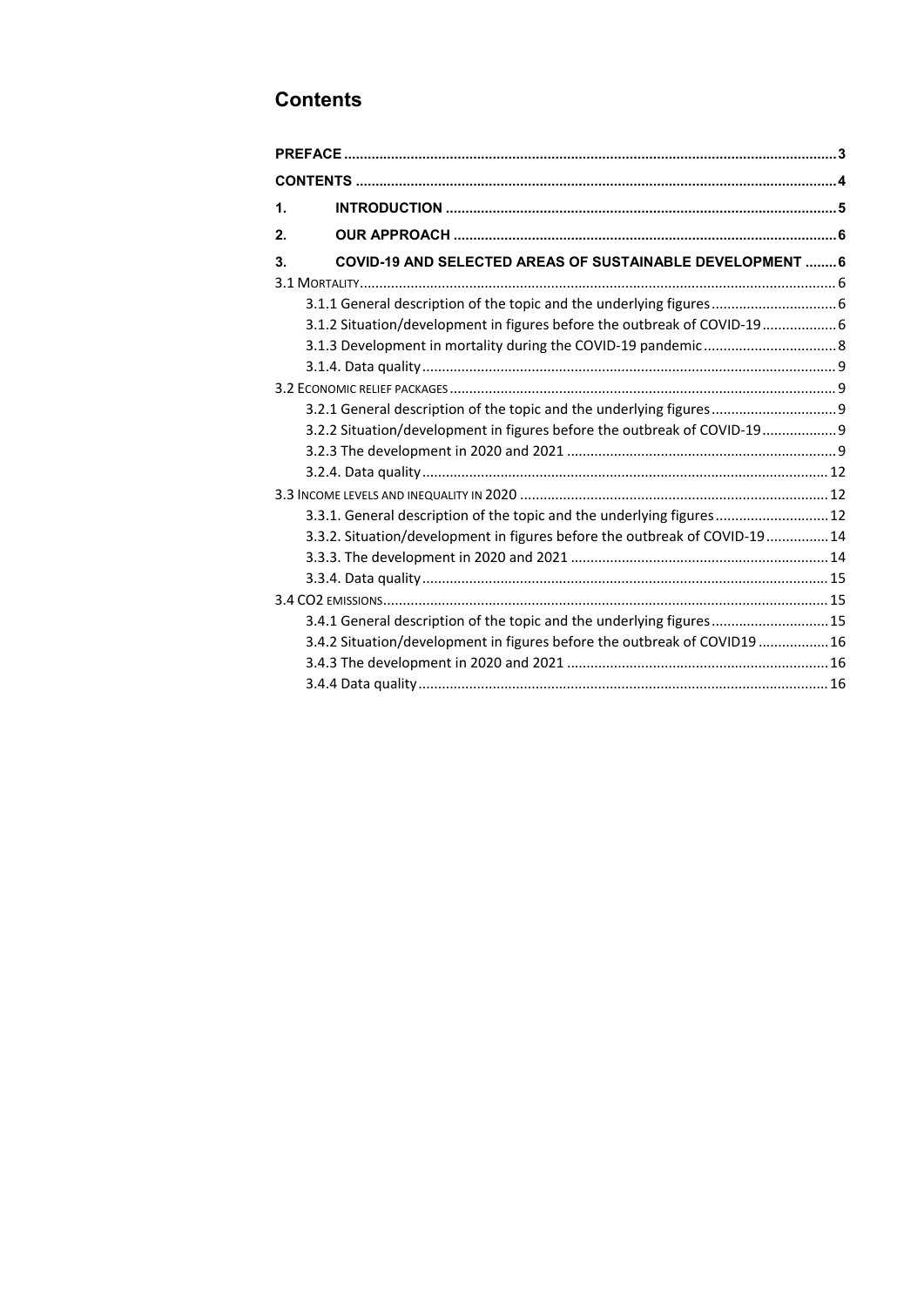#### <span id="page-5-0"></span>**1. Introduction**

Producing a quick statistical overview of the impacts COVID-19 had and still has on our societies is a challenge. Data may not yet be available because of the short span between the incident and the current date, and the existing data should be subject to quality assurance procedures, which are time consuming.

For this reason, and in order to respond to a huge demand for data, Statistics Denmark has decided to use experimental statistics in order to illustrate the impact of the COVID-19 in the best possible way. Experimental statistics are statistics that are in development, so methods and sources may change in the process towards the final form of the statistics based on experiences, e.g. in the form of feedback from users.

The purpose of experimental statistics is to respond to user requests for timely indicators of the development of society. Using more and more new sources and methods, we can create timely statistics in areas where the official and qualitychecked statistics often have a time lag of months or perhaps years. Publishing the statistics in a preliminary form allows us to get feedback from the users, before we have found the final form, and thus gives us a more relevant product. At the same time, it gives the users an opportunity to become familiar with the statistics.

Attention should be drawn to the fact that experimental statistics differ from the rest of Statistics Denmark's statistics. In general, any statistics published by Statistics Denmark are official statistics. However, experimental statistics are not regarded as official statistics until they have been thoroughly tested to the point where they obtain a permanent form and a new status as official statistics.

It appears from the individual sets of statistics whether they have experimental status. The statistical documentation explains specifically what the experimental status of the individual set of statistics involves. It could be e.g. that the methods are not quite thoroughly tested, that new data sources are being tested, or that in its preliminary form, it only covers part of the intended area.

Statistics in this report rely mainly on experimental statistics.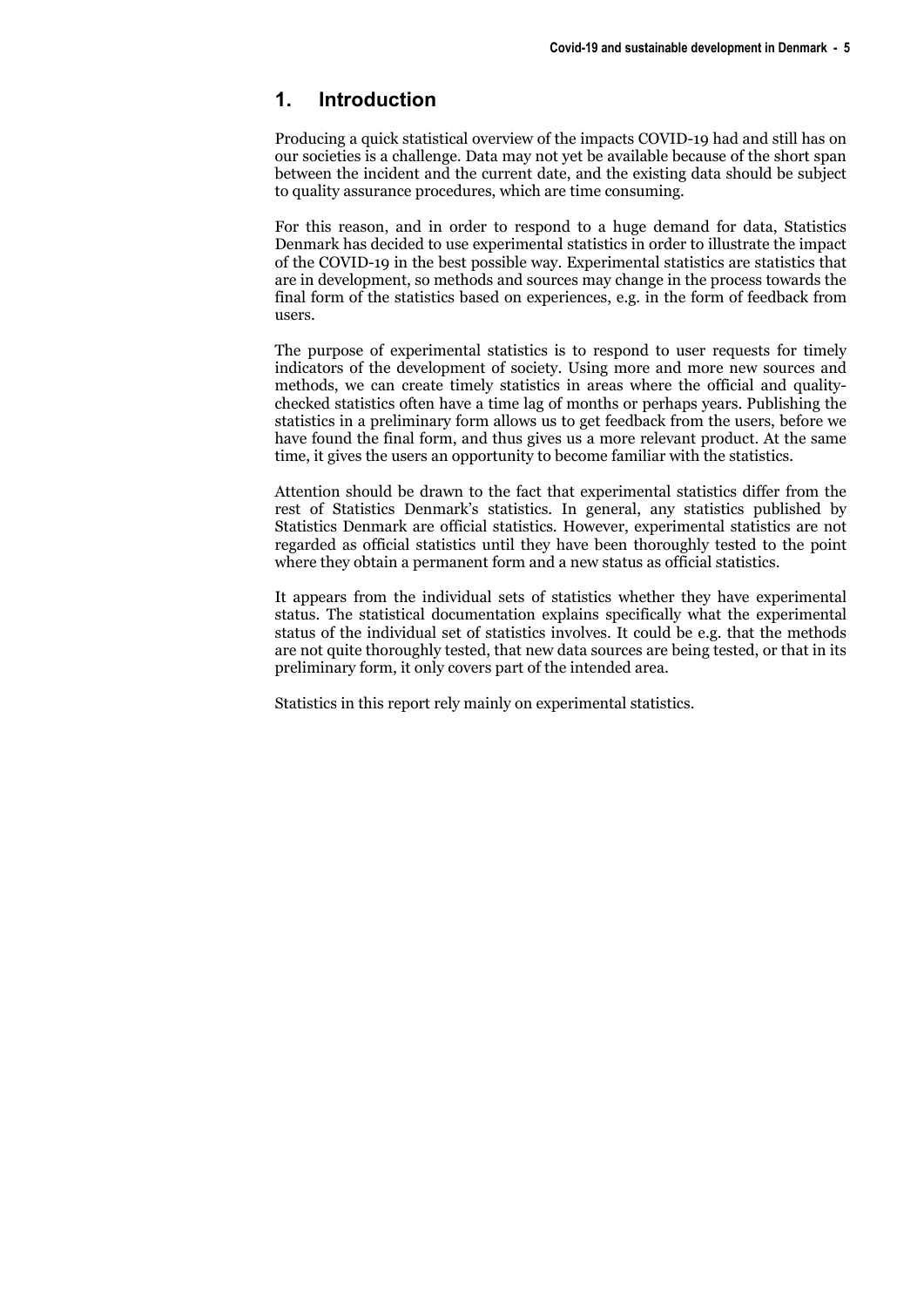#### <span id="page-6-0"></span>**2. Our approach**

Monitoring the impact of COVID-19 on the Danish follow-up on Sustainable Development Goals is a challenging task at the moment. Establishing causal impacts not only requires comprehensive data frameworks and reliable time series, the findings should also be corroborated by an academic theory in a given field. The interlinkages between goals, targets and indicators are still not yet fully investigated in a statistical sense, which makes it even more challenging to draw conclusions.

Data availability is also an important factor here. Data transmissions have a predefined frequency and many indicators build on annual or even less frequent data transmissions, which makes it challenging to illustrate the up-to-date development/impact.

In order to make the best of the situation, Statistics Denmark has decided on a twofold approach for monitoring the impact of COVID-19 on the follow-up on Sustainable Development Goals. Firstly, data availability was one of the criterions. Secondly, it was decided to delimit the areas investigated to four domains: mortality, relief packages, income levels and inequality, and CO2 emissions.

The chapters on the investigated areas will build on the following structure:

- 1. General description of the topic and the underlying figures
- 2. Situation/development in figures before the outbreak of COVID-19
- 3. The development in 2020 and 2021
- <span id="page-6-1"></span>4. Data quality

### **3. Covid-19 and selected areas of sustainable development**

#### <span id="page-6-2"></span>**3.1 Mortality**

#### <span id="page-6-3"></span>**3.1.1 General description of the topic and the underlying figures**

Denmark has a population of 5.8 million people. A quarter of the population is less than 20 years old and another quarter is 60 years or older. There is a fairly even distribution of men and women.

The vast majority live in urban areas, which means that there is a maximum of 200 meters between houses and that the urban area houses at least 200 people. For Denmark on the whole, the population density is 136 persons per km2. It varies a great deal from one area to the next, depending on the type of area. E.g. the Greater Copenhagen Region houses 4,569 persons per km2. In rural districts there are only 17 persons per km2.

#### <span id="page-6-4"></span>**3.1.2 Situation/development in figures before the outbreak of COVID-19**

Life expectancy at birth for girls and boys has been rising for many years. In 2020, life expectancy at birth was 79.5 years for boys and 83.6 years for girls.

Mortality in Denmark is at a very stable level of approximately 10 dead per 1,000 inhabitants per year. In general, more people die in the winter than in the summer. This is primarily due to seasonal diseases among elderly people. In Denmark, the average age of persons who die is around 78 years.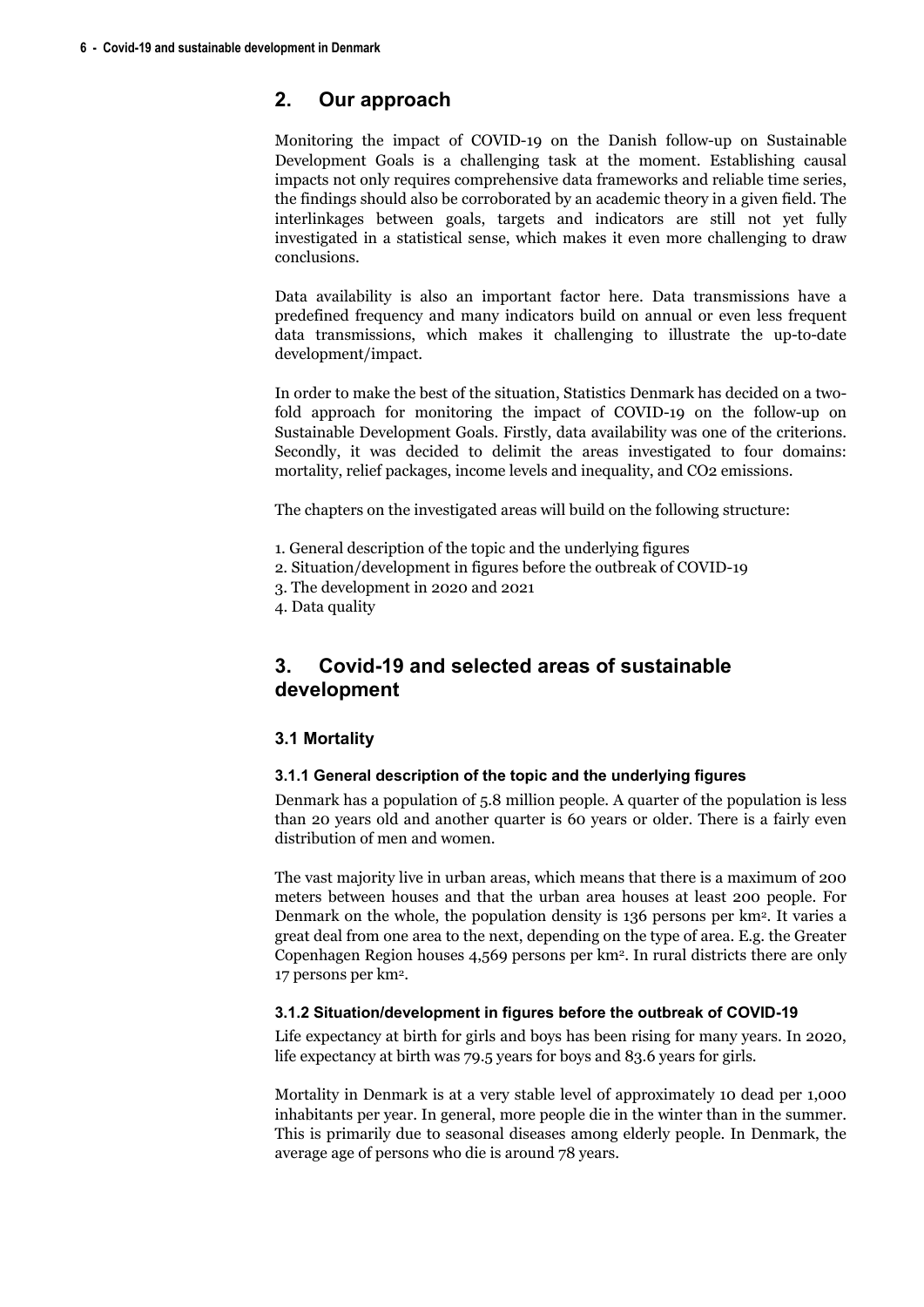#### **Population in Denmark 1 January 2021 by sex and age**

|                   | Men     | Women   | Total   | Men | Women    | Total |
|-------------------|---------|---------|---------|-----|----------|-------|
|                   |         | number  |         |     | per cent |       |
| <b>Total</b>      | 2904857 | 2935188 | 5840045 | 100 | 100      | 100   |
| 0-9 years         | 313 103 | 297 107 | 610 210 | 11  | 10       | 10    |
| 10-19 years       | 348 549 | 331 491 | 680 040 | 12  | 11       | 12    |
| $20-29$ years     | 397 273 | 381 467 | 778 740 | 14  | 13       | 13    |
| 30-39 years       | 354 174 | 342 505 | 696 679 | 12  | 12       | 12    |
| 40-49 years       | 374 633 | 374 191 | 748 824 | 13  | 13       | 13    |
| 50-59 years       | 402 277 | 398 889 | 801 166 | 14  | 14       | 14    |
| 60-69 years       | 328751  | 338 832 | 667 583 | 11  | 12       | 11    |
| 70-79 years       | 272 754 | 301 943 | 574 697 | 9   | 10       | 10    |
| 80-89 years       | 100 102 | 136 546 | 236 648 | 3   | 5        | 4     |
| 90 years and more | 13 241  | 32 217  | 45458   | 0   | 1        | 1     |

#### **Population in Denmark 1 January 2021 by city size and population density**

|                              | Number<br>of people | Per cent | Area<br>(km2)   | Population<br>density |
|------------------------------|---------------------|----------|-----------------|-----------------------|
|                              | number              | per cent | km <sub>2</sub> | per km2               |
| Total                        | 5840045             | 100      | 42 947          | 136                   |
| Greater Copenhagen Region    | 1 336 982           | 23       | 293             | 4569                  |
| 100,000 inhabitants and more | 582 889             | 10       | 228             | 2 5 5 8               |
| 50.000-99.999 inhabitants    | 416 956             | 7        | 230             | 1813                  |
| 20.000-49.999 inhabitants    | 752 167             | 13       | 391             | 1922                  |
| 10.000-19.999 inhabitants    | 406 303             | 7        | 245             | 1660                  |
| 5.000-9.999 inhabitants      | 414 596             | 7        | 298             | 1 3 9 0               |
| 2,000-4,999 inhabitants      | 547 335             | 9        | 398             | 1 3 7 4               |
| 1.000-1.999 inhabitants      | 295 541             | 5        | 243             | 1 2 1 7               |
| 500-999 inhabitants          | 211 332             | 4        | 208             | 1017                  |
| 250-499 inhabitants          | 144 089             | 2        | 189             | 764                   |
| 200-249 inhabitants          | 38 192              |          | 52              | 739                   |
| Rural areas                  | 685 057             | 12       | 40 172          | 17                    |
| Without permanent residence  | 8606                | 0        | ٠               |                       |

#### **Average life expectancy at birth** *Figure 3.1.1*

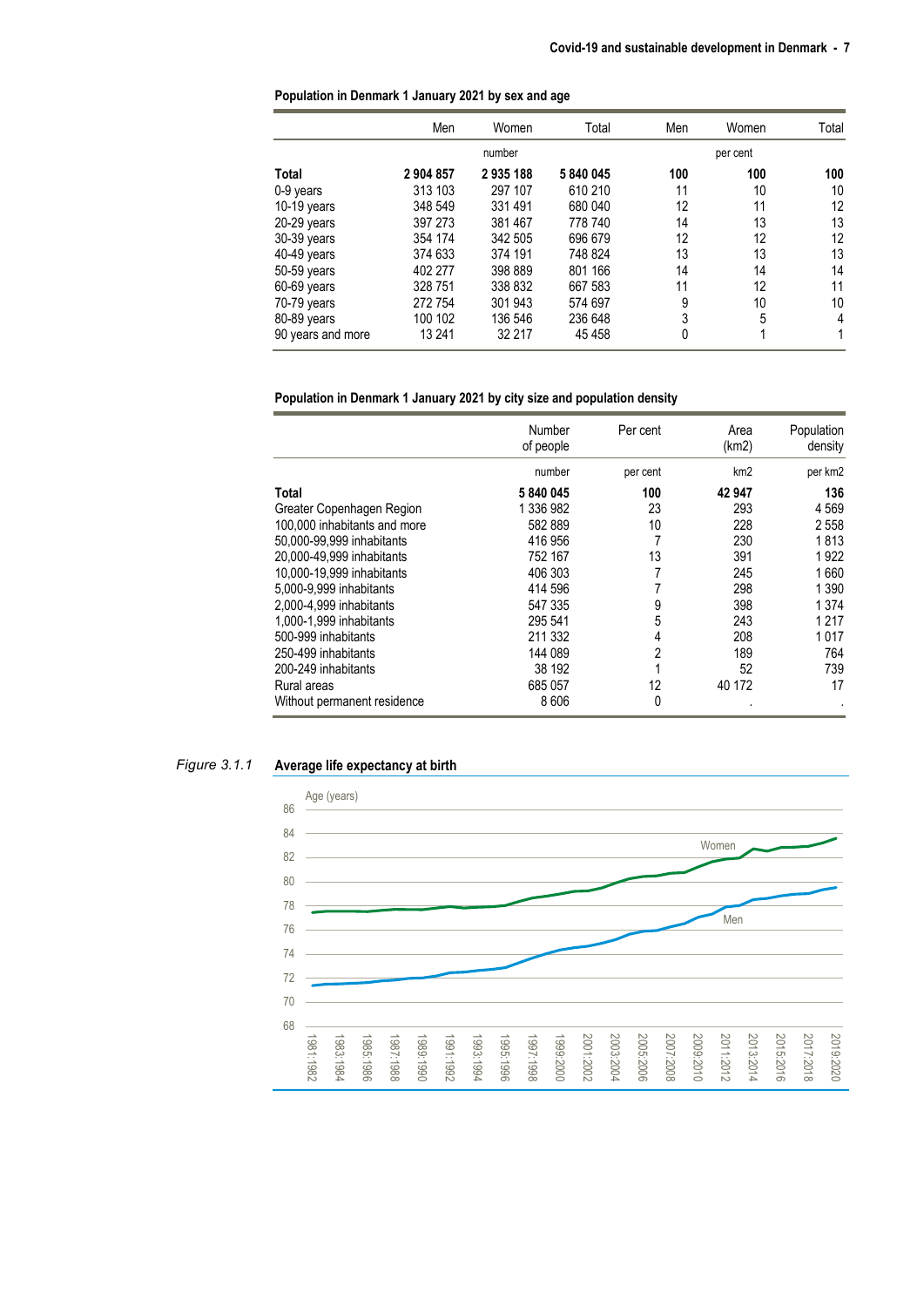#### **3.1.3 Development in mortality during the COVID-19 pandemic**

<span id="page-8-0"></span>During the COVID-19 pandemic, we have seen a little excess mortality of 2 per cent if we compare 2020 with the average of the preceding five years. For the first four months of 2021 overall, the mortality was 2.5 per cent lower than for the same months in 2015-2019.

Compared with 2015-2019, mortality in the different age groups shows 6-10 per cent lower mortality in 2020 for persons aged 50-69 years, and 9-15 per cent lower in the first four months of 2021. For persons in the age groups 70-79 years, 80-89 years and 90 years and over, there was an excess mortality of 2-7 per cent in 2020. In the first four months of 2021, mortality was 1-6 per cent lower for persons aged 80-89 years as well as 90 years and over.

Up to and including April 2021, Denmark has registered 2,469 deaths with COVID-19. With 817 deaths in January 2021, we reached the highest number of deaths in one month. This is followed by December 2020 with 490 deaths and April 2020 with 353 deaths with COVID-19.

#### **Average life expectancy at birth** *Figure 3.1.2*



**Number of deaths with COVID-19 per month** *Figure 3.1.3*

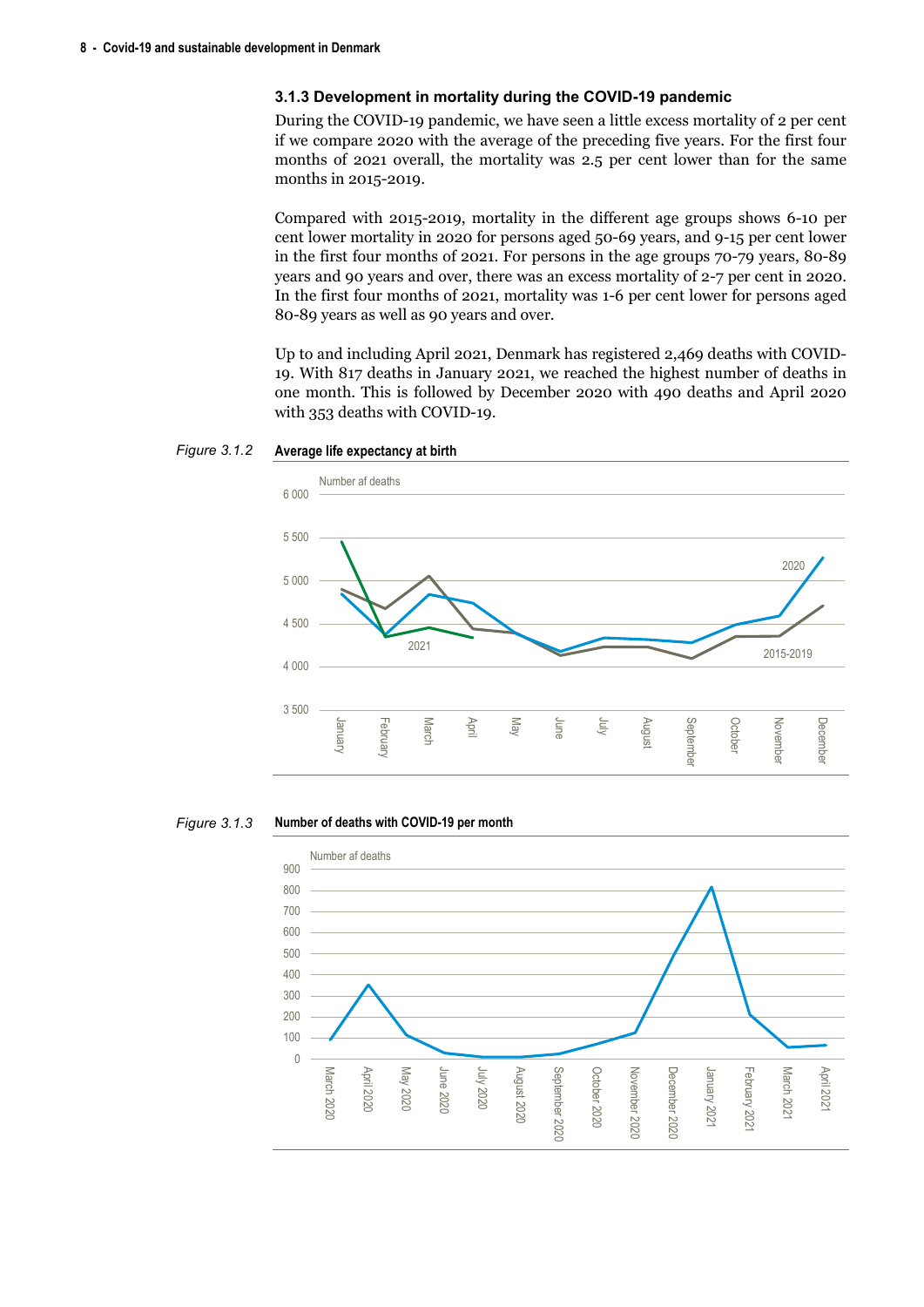



#### <span id="page-9-0"></span>**3.1.4. Data quality**

Data for mortality is based on regular and updated information from administrative registers. The population registers in Statistics Denmark are updated daily and data quality in this chapter is high and corresponds to other population statistics produced by Statistics Denmark.

#### <span id="page-9-1"></span>**3.2 Economic relief packages**

#### <span id="page-9-2"></span>**3.2.1 General description of the topic and the underlying figures**

In order to compensate businesses and their employees for lost turnover due to lockdown and other limitations in the Danish economy and society in response to COVID-19, the Danish Parliament launched a number of relief packages in March 2020. These relief packages are still in force but are expected to lapse in July 2021.

This section describes the use of the three most important relief packages:

- 1) compensation for wages and salaries,
- 2) compensation for fixed costs and
- <span id="page-9-3"></span>3) compensation for lost turnover for smaller enterprises (up to 25 employees).

#### **3.2.2 Situation/development in figures before the outbreak of COVID-19**

*Not applicable as there were no economic relief packages that could be compared to the COVID-19 situation.* 

#### <span id="page-9-4"></span>**3.2.3 The development in 2020 and 2021**

Danish COVID-19 Relief Packages

- At least 98,529 companies have received one or more types of compensation from the three main relief packages addressing compensation for wages and salaries, fixed costs or lost revenue for smaller enterprises (up to 25 employees). That is around 29 per cent of all active enterprises in the private sector in Denmark.
- 10,792 companies have received compensation from all of the three biggest relief packages.
- The total amount of compensation from the three biggest compensation schemes is 33.6 billion DKK equaling 1.4 per cent of total GDP (2,323 billion DKK)
- The highest amount is allocated to the relief packages for wages and salaries; 15.1 billion DKK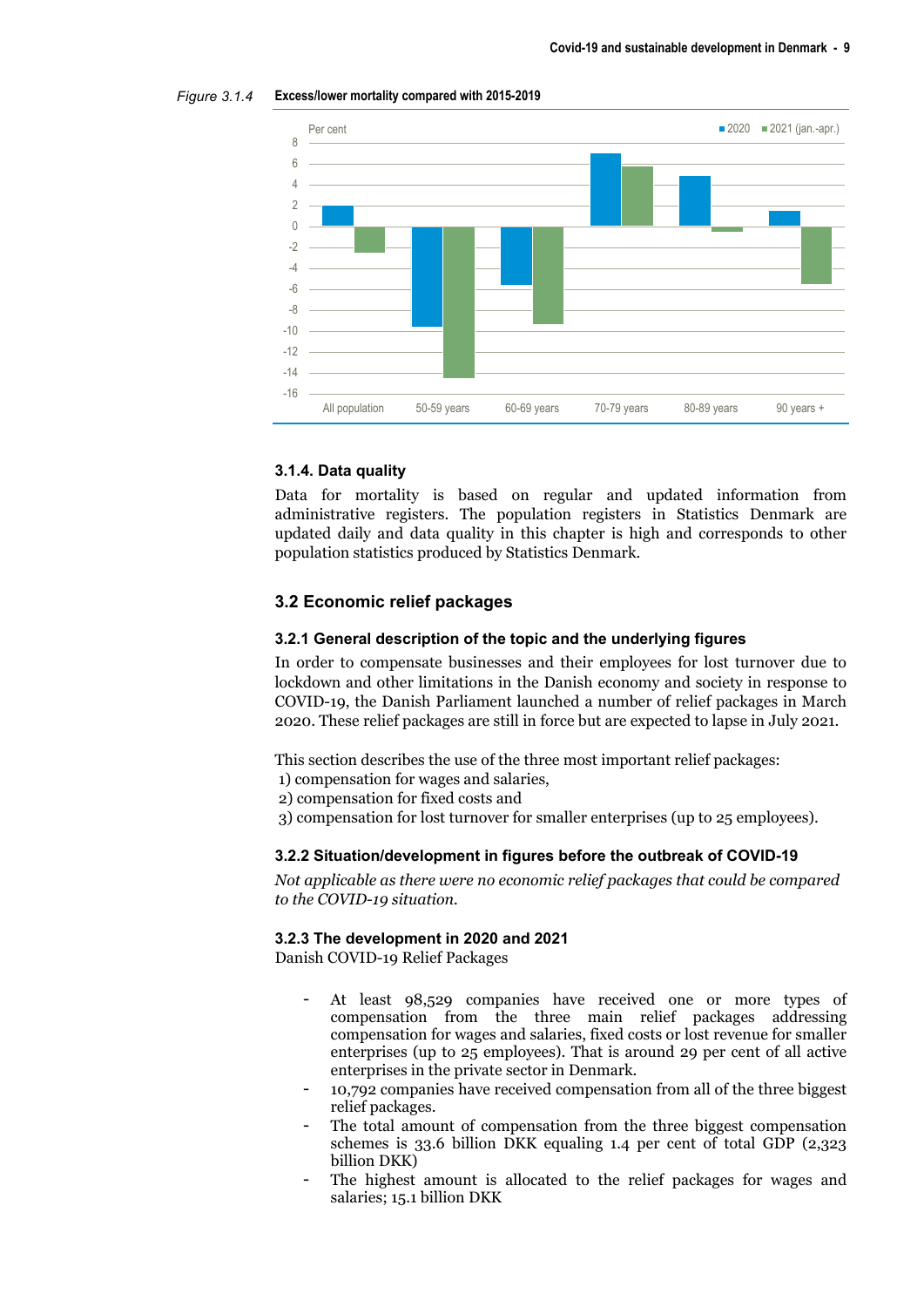- Most of the compensated enterprises – small ones with less than 25 employees — have received compensation for lost revenue; 77,600 companies, cf. figure 3.2.1.

**Overview of compensation** *Figure 3.2.1*



- Around one third of the compensated enterprises are engaged in trade and transportation, equaling approx. 45 per cent of all enterprises in this activity grouping, followed by business services accounting for around 15 per cent of the compensated enterprises, which is more than every fourth enterprise in this activity grouping, see figure 3.2.2.





- Around 310,000 employees or 6 per cent of the population aged 13 years or more have received salary or wage compensation due to lockdown, nearly half being female employees.
- Mainly employees aged 19-35 years (accounting for 45 per cent of all compensated persons) have received compensation, equaling 11 per cent of all persons in this age group.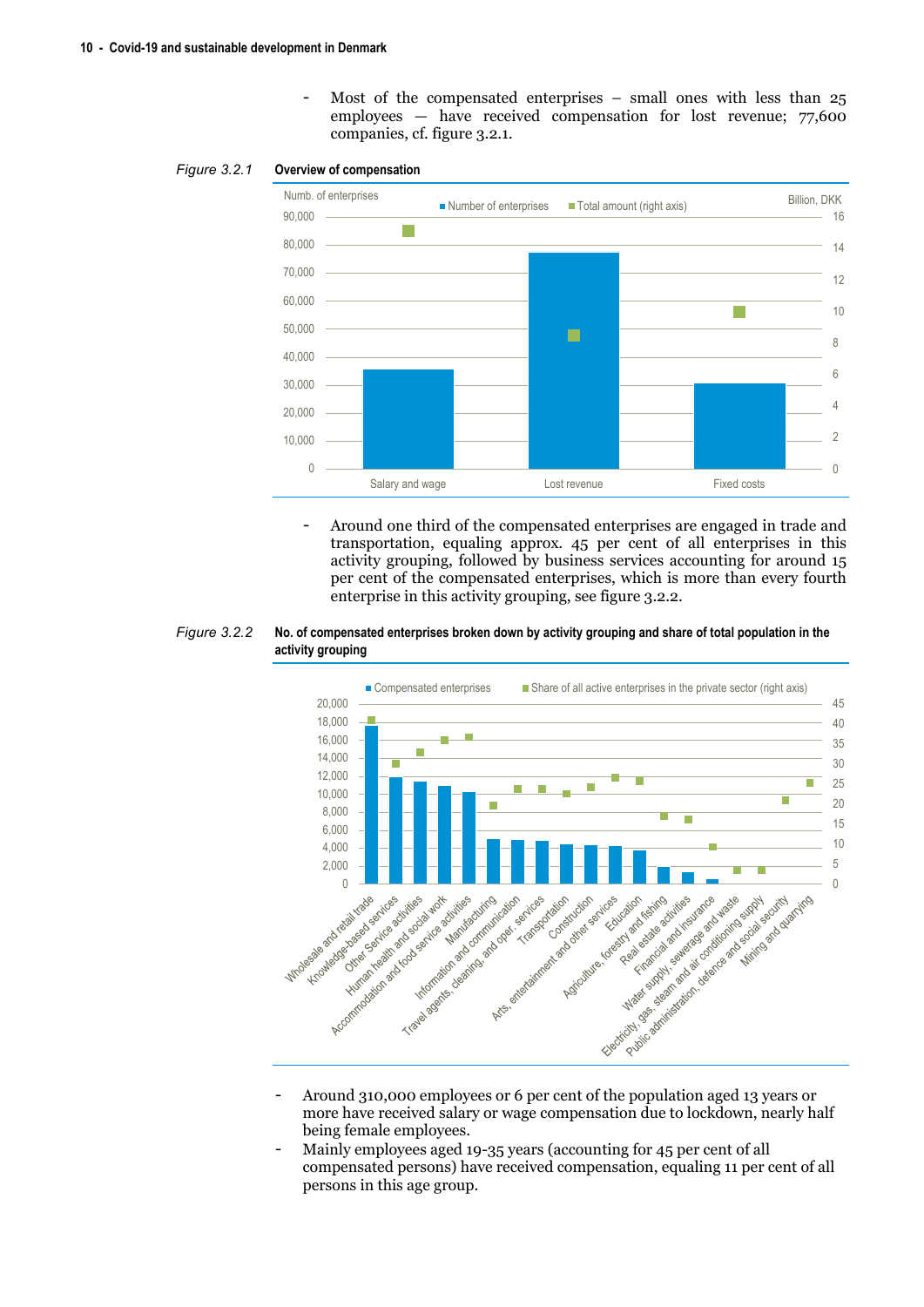



#### **Impact of the relief packages**

The purpose of this chapter is to provide a preliminary estimation of the impact of the relief packages, as it is too early at this point to assess the full impact of the COVID-19 crisis and the compensation schemes for the business sector and the employment in this respect. A lot of enterprises have earned less money than under normal circumstances, and it will take years before the final impact can be estimated, for example counted in number of lost jobs and bankruptcies.

At this stage, the usual short-term indicators for business development can provide an early indication of the situation and the immediate impact of the relief packages. The following main observations can be made on this basis:

- The overall number of employees has not decreased drastically. However, in the spring of 2020, a decrease of 2-3 per cent compared to same period in 2019 was observed. In concrete figures, about 60,000 persons lost their jobs. The decrease was highest in the private sector. Since the summer of 2020, when the relief packages came into force, the number of employees has been around 1 per cent lower compared to 2019. However, possible shifts from fulltime to part-time jobs may underestimate the decrease in employment.
- For some types of industries, the number of employees has shown a high decrease, in particular in the beginning of the crisis. For Accommodation and food service activities, figures show up to a 25 per cent decrease and for Arts, entertainment and other services up to 20 per cent lower employment can be observed. Furthermore, Travel agents, cleaning and operational services are also clearly affected.
- The unemployment rate went up significantly from in the beginning of the COVID-19 crisis. An increase of up to 80 per cent compared to the situation in 2019 in net employment was observed, affecting about 55,000 individuals. The increase was slightly higher for men than for women, most probably caused by the employment structure, with the highest share of men in the private sector.
- Also, the initiatives to assist persons through training and special jobs to return to the labour market were strongly affected in the spring of 2020,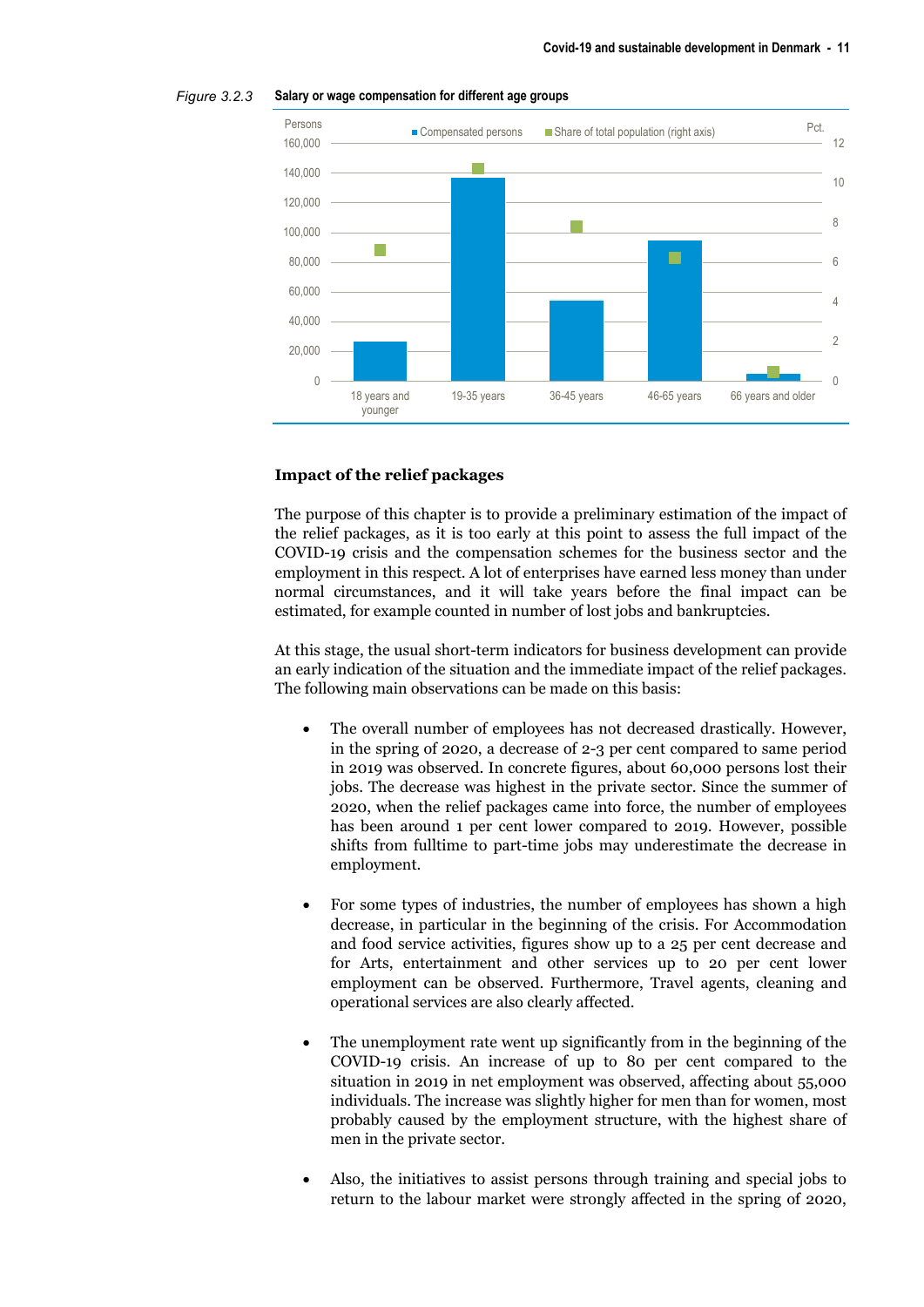where job activation fell by about 60 per cent, equivalent to 10,000 persons, compared to 2019. The level has gone up again, but is still lower than in 2019, in particular for persons under social assistance.

The number of enterprises adjudicated bankrupt was slightly lower from March to December 2020 than during the same months in 2019. On the other hand, there were approximately twice as many bankruptcies from January to February 2021 than in the same months in 2019. The sharp increase in the number in the beginning of 2021 was observed in a majority of business types. However, banks and creditors may have been hesitant to file for bankruptcies in the present situation, where the value of assets can be considered lower than under normal circumstances.

#### **3.2.4. Data quality**

<span id="page-12-0"></span>Denmark receives compensation data from the Danish Business Authority every week. This is preliminary data, and the figures are based on data received in early May 2021. Data received from the Danish Business Authority is matched with data in the Statistical Business Register at enterprise level in order to enrich the administrative data with information about activity class, location and size class. Furthermore, data concerning the reimbursed employees is matched with data in the Population Register to enrich the administrative data with information about age and gender.

#### <span id="page-12-1"></span>**3.3 Income levels and inequality in 2020**

#### **3.3.1. General description of the topic and the underlying figures**

<span id="page-12-2"></span>Many service and cultural industries have been severely impacted by the lockdowns in response to COVID-19. However, preliminary data on incomes indicates that the introduction of new COVID-19 benefits has contributed significantly to the reduction of the effects of the economic lockdowns on the income levels of the Danish households.

Preliminary income data actually shows that personal wages and transfers subject to taxation for people above the age of 18 grew by 4.2 per cent from 2019 to 2020, while wages and transfers for the 40 per cent with the lowest income grew by 2.75 per cent. However, in this context, it is important to know that the preliminary income data available for 2020 at this stage only covers wages and transfers. Thus these results are by no means final – please read the last section on the data quality as well.

This chapter starts with a brief overview of the COVID-19 benefits introduced during the pandemic. Then we take a look at the SGD indicator 10.1.1 on income levels and income inequality and finally look at some preliminary data for 2020.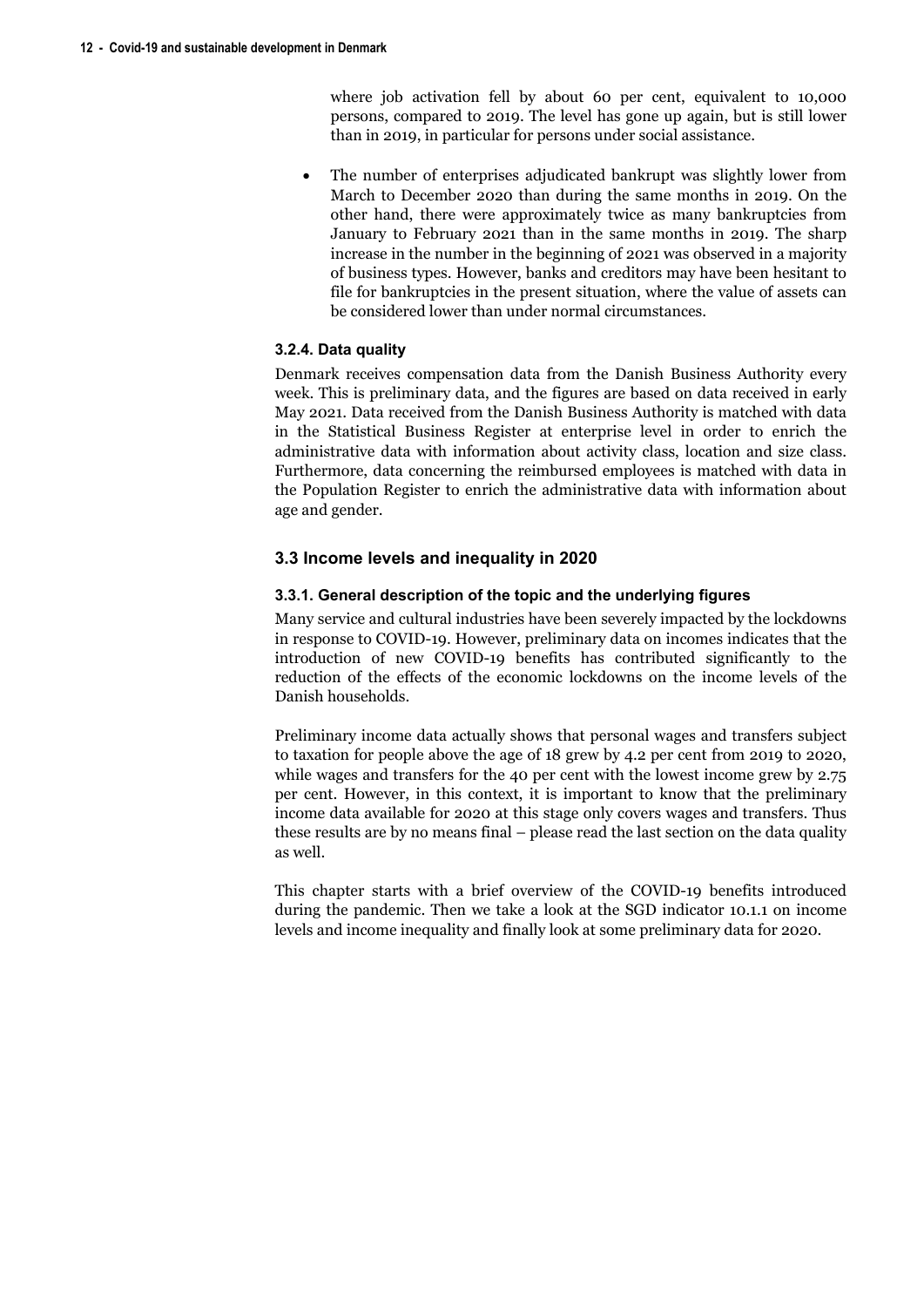| <b>Benefit</b>                                                         | Long description                                                                                                                                                                                                                                                                                                                                                                                                            | <b>Effect included</b><br>in the<br>preliminary<br>income data? |
|------------------------------------------------------------------------|-----------------------------------------------------------------------------------------------------------------------------------------------------------------------------------------------------------------------------------------------------------------------------------------------------------------------------------------------------------------------------------------------------------------------------|-----------------------------------------------------------------|
| Wage compensation                                                      | Employers who temporarily had to send their workers home without the ability to work, but did<br>not dismiss them, could get compensation for up to 90 per cent of wages or DKK 30,000 per<br>month per employee.                                                                                                                                                                                                           | Yes                                                             |
| Compensation for self-employed<br>persons                              | Self-employed persons impacted by lockdowns have been compensated for losses in revenue<br>due to forced lockdowns. Compensation could cover up to 90 per cent of their loss, however<br>with a maximum of DKK 30,000 per month.                                                                                                                                                                                            | No                                                              |
|                                                                        | Due to a change in the legislation concerning the system of holidays with pay in Denmark,<br>savings accrued in the transition period were frozen until retirement age. This amounts to 5<br>weeks of wages total. The equivalent to 3 weeks of wages out of these mandatory frozen<br>savings was paid out to employees in the autumn of 2020 as an initiative to get the economy<br>going.                                | Yes                                                             |
| Early payouts of funded holiday<br>payments                            | The payouts amounted to more than DKK 45 billion to 1.748 million persons in the tax year of<br>2020. The payouts are subject to taxes. It was possible to decline the payout and save it for<br>the day of retirement. This may have been preferable for employees that either already had<br>ample funds in their bank accounts or who would be facing high tax rates due to progressive<br>taxation rates.               |                                                                 |
|                                                                        | Furthermore savings equivalent to 2 weeks of wages can be paid out in the 2021 for those<br>who opt in.                                                                                                                                                                                                                                                                                                                     |                                                                 |
| Cheque for non-employed<br>persons                                     | Beneficiaries of social transfers in April 2020 received a tax free cheque of DKK 1,000. Most<br>of these have been paid out during the autumn of 2020.                                                                                                                                                                                                                                                                     | No                                                              |
| Prolonged period on<br>unemployment benefits                           | For unemployed persons, the COVID-19 lockdown period does not count towards the<br>maximum of 2 years a person can receive unemployment benefits. Thus, it prolonged the<br>period for which an unemployed person can get these benefits. Fewer persons transfer from<br>unemployment benefits to social benefits (or no income).                                                                                           | Yes                                                             |
| Easier access to unemployment<br>benefits for self-employed<br>persons | Formerly self-employed persons that have closed their businesses and were not insured<br>against unemployment can apply for unemployment benefits. Unemployment benefits are<br>normally contributory - but this has been suspended temporarily for the self-employed.<br>This could potentially lead to transitions from self-employment to unemployment benefits.<br>There does seem to be very low take-up rates though. | Yes                                                             |
| Increased access to sick leave<br>benefits                             | Immediate access to sick leave compensation for employers for COVID-19 cases.                                                                                                                                                                                                                                                                                                                                               | Yes                                                             |
| Tax free gift cards                                                    | From March 2021: Private sector employers can give employees a tax-free gift card for 1.200<br>DKK. It can be used for restaurants, amusement parks, theatres and museums etc.                                                                                                                                                                                                                                              | No                                                              |
| Coverage of fixed expenses                                             | In lockdown periods, self-employed persons affected by lockdown have had their fixed<br>expenses (such as rent) covered.                                                                                                                                                                                                                                                                                                    | No                                                              |
| Cancelled events                                                       | From March 2020, organisers of cultural events receive compensation for cancelled events<br>due to COVID-19.                                                                                                                                                                                                                                                                                                                | No                                                              |

#### **Overview of COVID-19 related transfers**

In addition, there have been postponements of deadlines for tax reporting, deadlines for VAT payments and various government subsidies (i.e. for re-training of employees) for the business sectors that have been affected the most by COVID-19. While many of these benefits and regulation adjustments do not directly affect income levels, they have been able to keep employment rates at a relatively stable level during the COVID-19 crisis up until this point.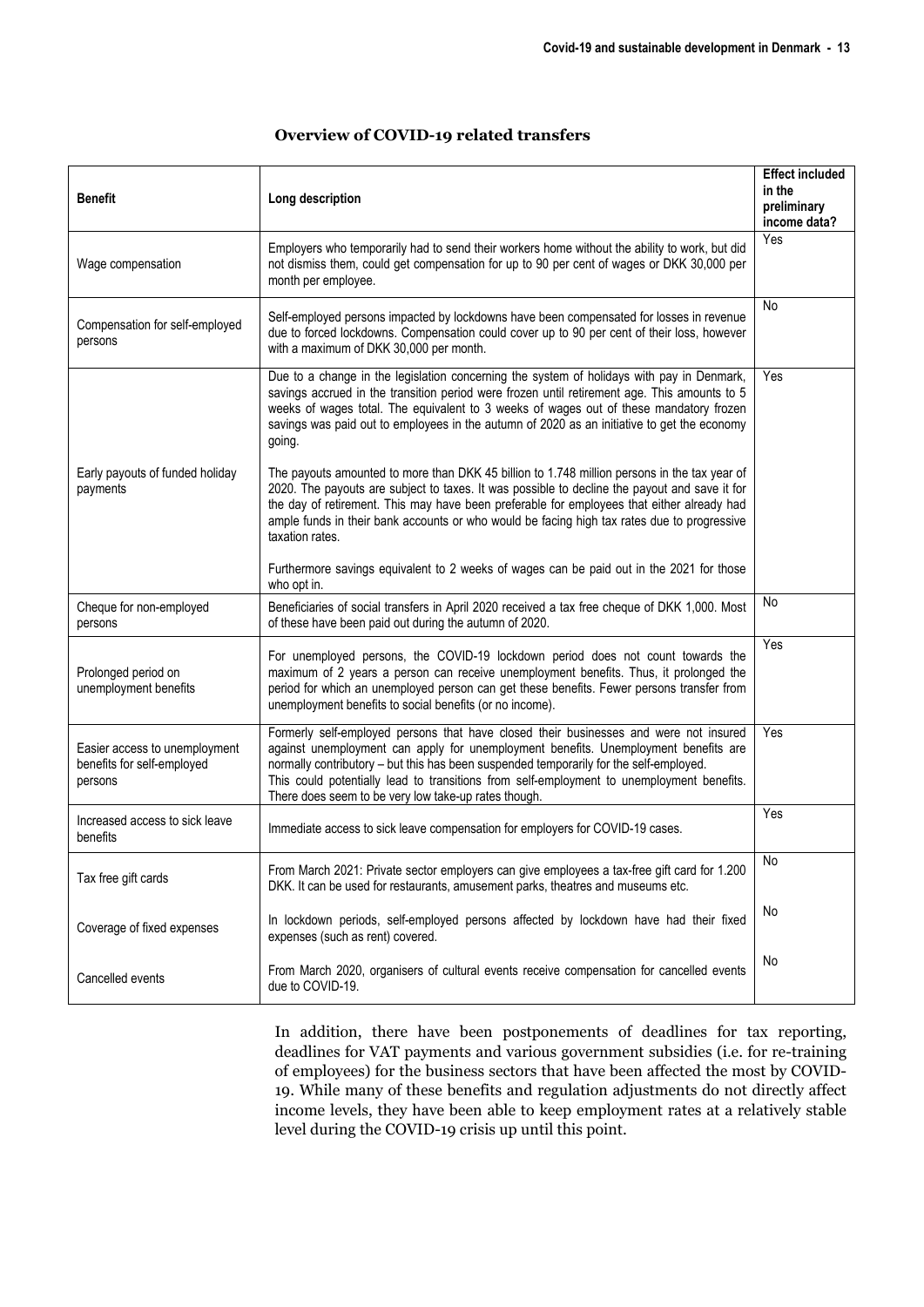#### <span id="page-14-0"></span>**3.3.2. Situation/development in figures before the outbreak of COVID-19**

In 2019, the 40 percent with lowest income had an annual average equivalised disposable income of DKK 159,000 (roughly EUR 21,300). The average for the total population was DKK 288,000 (EUR 38,600).

Income has been growing in Denmark in recent years for most income groups. Since the millenium, the inflation-adjusted incomes among the 40 per cent with lowest income have grown in the respective years by 19.4 per cent, while income for the entire population has grown by 34 percent. The SDG indicator 10.1.1 shows that the bottom 40 per cent earned 22 per cent of the total of incomes. This is down from 25 per cent in the year 2000.

**Index (2015=100) of income levels on equivalised disposable income, fixed-prices.** *Figure 3.3.1*



Income inequality has been on the rise in Denmark in the last few decades. One of the driving factors in recent years has been higher capital incomes, which are very concentrated among top income groups. Besides this, increased education attendance rates have greatly curbed income growth among young people. Looking at age-groups, [incomes have actually declined](https://www.dst.dk/da/Statistik/bagtal/2020/2020-15-09-indkomsterne-vokser-men-ikke-for-de-unge) among 15-24-year-olds, contributing to the increased income inequality. The education attendance rates have been levelling out in recent years. In addition to this, tax rates – mainly for employed and thus mainly for higher income groups - have been lowered on incomes to increase labour supply. Finally, some types of cash benefits have been lowered – this primarily lowers the income of unemployed refugees in Denmark. Combined with the large influx of Syrian refugees around 2015, this has contributed to the lower income growth in the bottom deciles in recent years.

#### <span id="page-14-1"></span>**3.3.3. The development in 2020 and 2021**

Preliminary income data shows that personal wages and transfers for people above the age of 18 grew by 4.2 per cent from 2019 to 2020. This is the highest level of growth recorded since 2008 in wages and transfers. However, this record breaking growth can be contributed in large part to extraordinary holiday payments as part of the COVID-19 relief effort. Without the holiday payments (HP) the growth in incomes was only 1 per cent.

Because of the change in the Danish system for a 'holiday year', the holiday payments that were paid out, were accrued in the period from September 2019 to August 2020 to people employed in that period. This is reflected in the low amount of holiday payments to the bottom 40 per cent measured on personal income. Few are employed in this group and thus the holiday payment does not contribute much to income growth for the bottom 40 percent. However, this group has benefited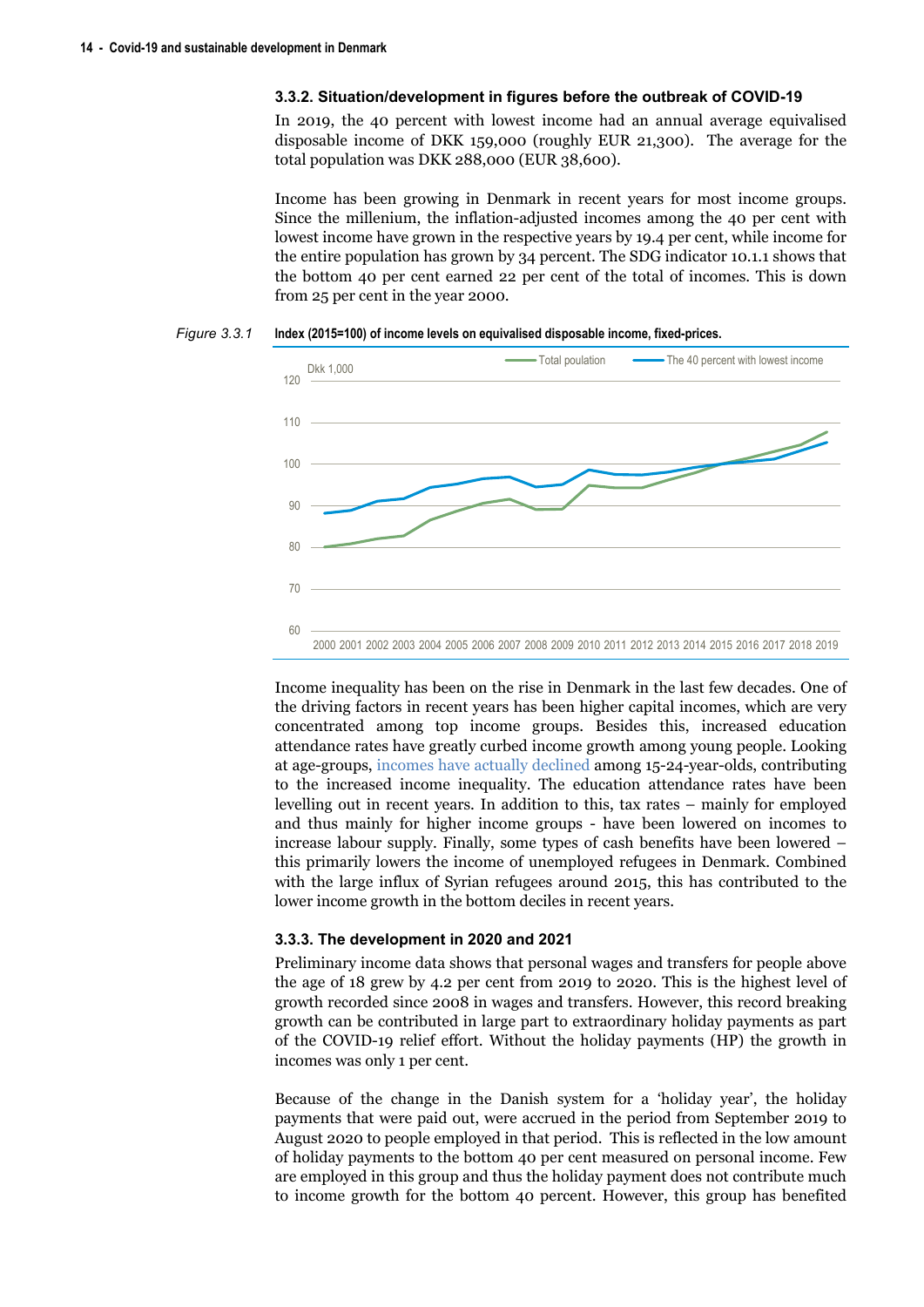from the cheque for a lump sum of 1,000 DKK as well as the prolonged period of entitlement to unemployment benefits. The one-off cheque is not included in the preliminary data as it is tax-free. This will further add to income growth for the bottom bracket once it is added to the input data.



#### **Growth in personal wages and transfers (18 years +)**  *Figure 3.3.2*



#### <span id="page-15-0"></span>**3.3.4. Data quality**

It is important to note that the data shown for 2020 is based on personal wages and transfers subject to taxation only. Tax-free transfers (mainly Corona-check, housing- and family benefits), capital income and income for the self-employed are not included. Especially data on income for self-employed persons may significantly alter some of the overall conclusions, as small businesses in certain business sectors have been severely affected by lockdowns.

The uncertainty is also notable in 2019, where stock markets and growth in income for self-employed persons actually ended up ensuring slightly higher income growth for the overall population than for the bottom 40 per cent – despite the fact that the opposite was true when looking only at personal wages and transfers.

Furthermore the results in section 3.3.2 are based on equivalised net incomes, while section 3.3.3 results are based on personal gross incomes and only include wages and transfers. Thus, the results are not directly comparable and are still very uncertain.

#### <span id="page-15-1"></span>**3.4 CO2 emissions**

#### <span id="page-15-2"></span>**3.4.1 General description of the topic and the underlying figures**

The activities of the Danish economy result in emissions into the air. Attention is often focused on carbon dioxide (CO2) and other greenhouse gasses. The emission of greenhouse gasses contributes to the greenhouse effect and global temperature increases. Greenhouse gas emissions come from energy consumption as well as from agriculture and industrial processes etc.

A complete set of statistics for Danish greenhouse gas emissions in 2020 is not yet available. However, the Danish Energy Agency has published tentative numbers for 2020 for a share of total emissions, namely the CO2 emissions associated with energy consumption.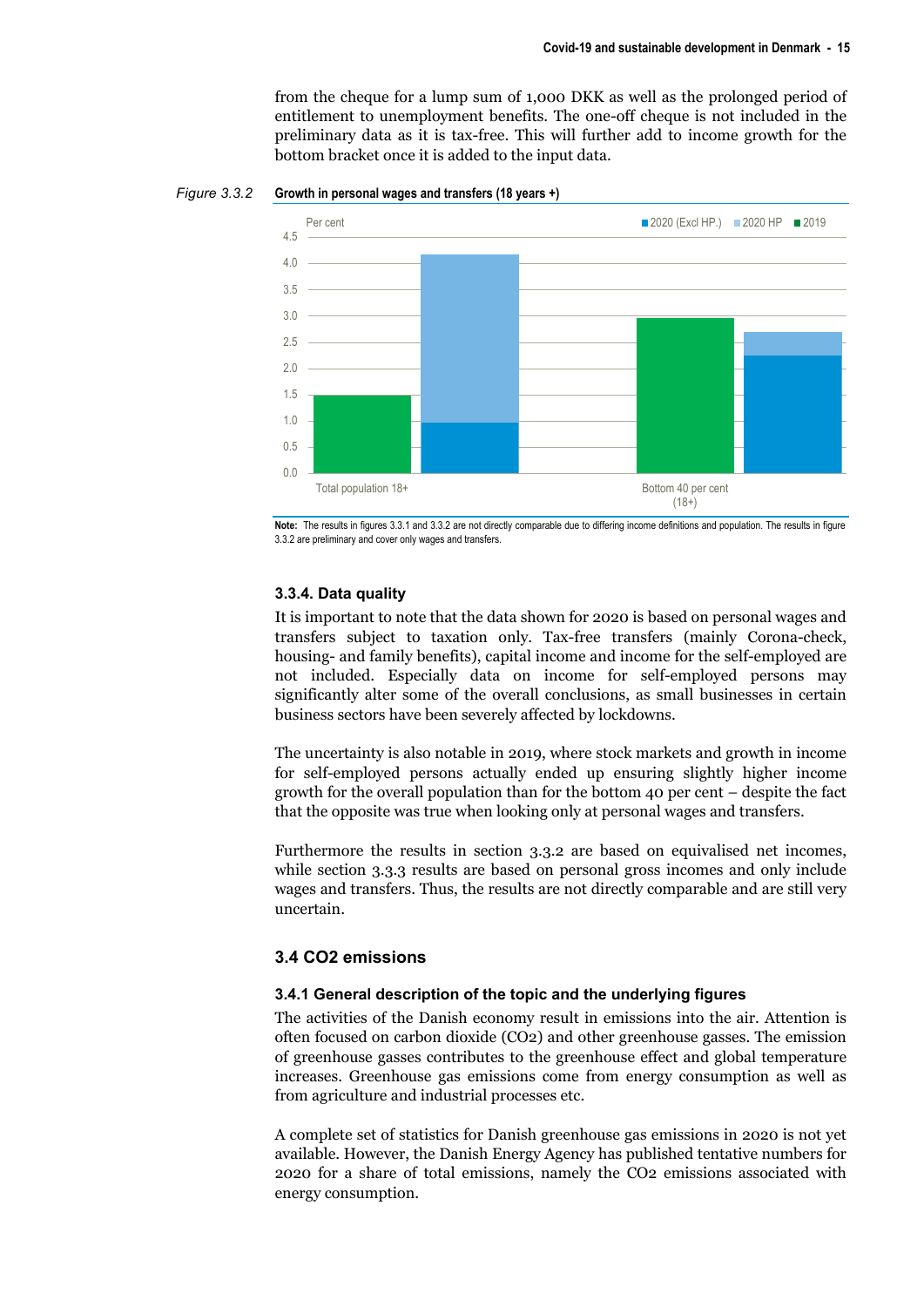The tentative numbers in this section were published by the Danish Energy Agency in April 2021 (press release and data available: https://ens.dk/presse/stort-fald-ienergiforbrug-og-co2-udledning-i-2020).

Only CO2 emissions associated with energy [consumption are included in the](https://ens.dk/presse/stort-fald-i-energiforbrug-og-co2-udledning-i-2020)  [currently available data. The CO2 emiss](https://ens.dk/presse/stort-fald-i-energiforbrug-og-co2-udledning-i-2020)ions from energy consumption are only a share of the total greenhouse gas emissions, which also includes emissions from agriculture and industrial processes etc. A complete set of statistics for Danish greenhouse gas emissions in 2020 will be published in 2022 by DCE – Danish Centre for Environment and Energy.

#### **3.4.2 Situation/development in figures before the outbreak of COVID19**

<span id="page-16-0"></span>Emissions from Danish economic activities peaked in 2006 and declined every year after that until 2015. In 2016, emissions increased for the first time in a decade as a results of e.g. a cold winter and increasing activity in international transport operated by Danish companies. In 2019, emissions were 6 per cent above the 1990 level. Excluding the part of the Danish emissions that come from international transport, emissions had declined by 37 per cent since 1990. The emissions described are excluding emissions from burning biomass.

#### **3.4.3 The development in 2020 and 2021**

<span id="page-16-1"></span>Figure bellows shows a large decrease in emissions derived from energy consumption, according to the first tentative estimates from the Danish Energy Agency. Adjusted for fuel consumption associated to net electricity imports and climate fluctuations, the CO2 emissions from energy consumption declined by 10.2 per cent compared to 2019.

The decrease in emissions from energy consumption can be explained by a large decline in use of fossil fuels such as oil, gas and coal. In particular, a large decline is seen in sales of fuel for air transport and other forms of transport in 2020. A part of the decline in fossil fuels can be explained by the COVID-19 pandemic.





\* The adjusted calculations concern the impacts of annual fluctuations in the temperature and fuel consumption linked to net electricity trade Source: Danish Energy Agency.

#### **3.4.4 Data quality**

<span id="page-16-2"></span>The figure is available from the Danish Energy Agency and is based on tentative energy statistics.